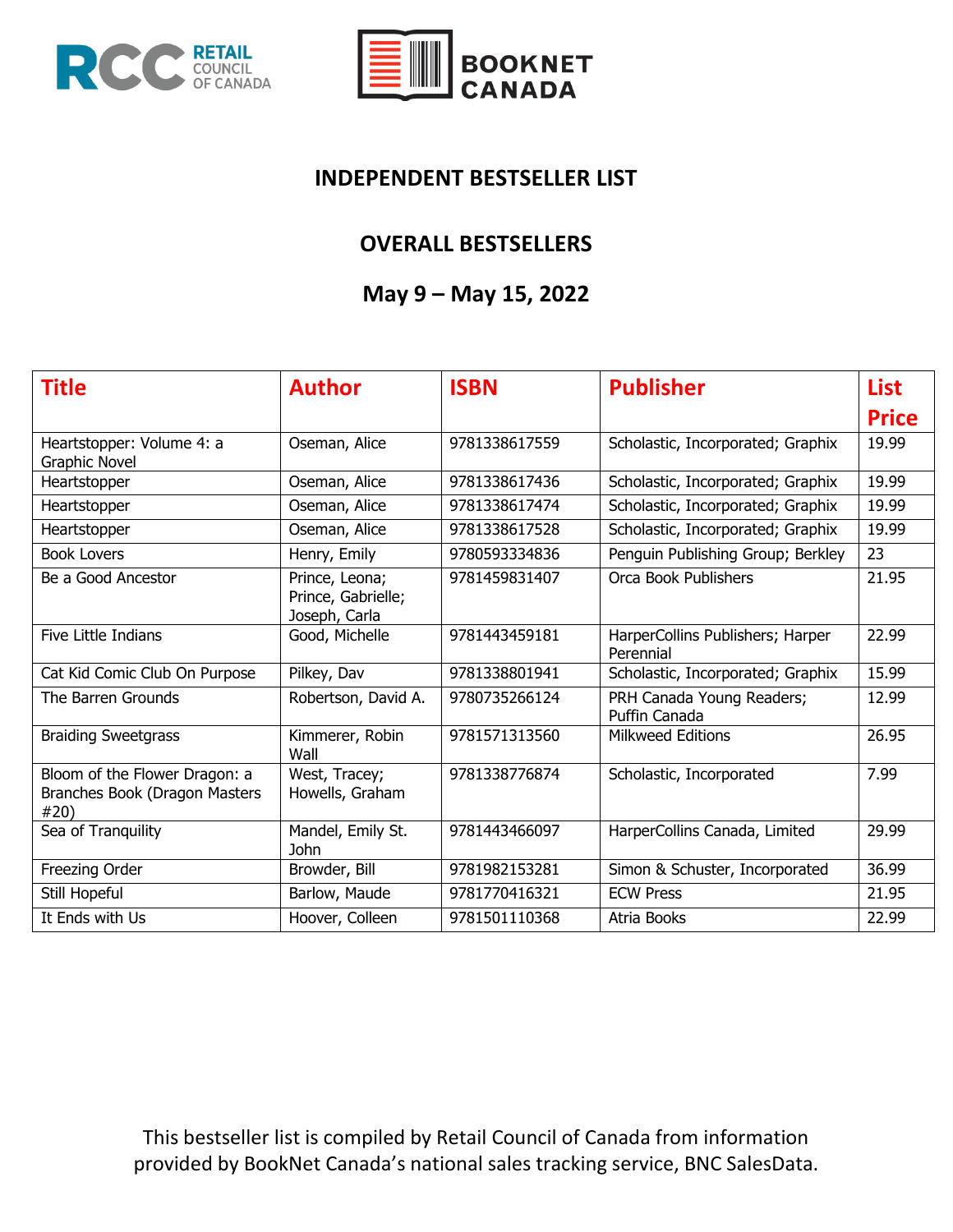



### **CANADIAN FICTION BESTSELLERS**

# **May 9 – May 15, 2022**

| <b>Title</b>              | <b>Author</b>                    | <b>ISBN</b>   | <b>Publisher</b>                              | <b>List</b><br><b>Price</b> |
|---------------------------|----------------------------------|---------------|-----------------------------------------------|-----------------------------|
| Five Little Indians       | Good, Michelle                   | 9781443459181 | HarperCollins Publishers;<br>Harper Perennial | 22.99                       |
| Sea of Tranquility        | Mandel, Emily St.<br><b>John</b> | 9781443466097 | HarperCollins Canada,<br>Limited              | 29.99                       |
| <b>Station Eleven</b>     | Mandel, Emily St.<br>John        | 9781443434874 | HarperCollins Publishers;<br>Harper Perennial | 21                          |
| Scarborough               | Hernandez,<br>Catherine          | 9781551526775 | Arsenal Pulp Press                            | 19.95                       |
| The Maid                  | Prose, Nita                      | 9780735241336 | Penguin Canada; Viking                        | 24.95                       |
| The Handmaid's Tale       | Atwood, Margaret                 | 9780771008795 | McClelland & Stewart                          | 19.95                       |
| Every Summer After        | Fortune, Carley                  | 9780735243750 | Penguin Canada; Viking                        | 24.95                       |
| Mansions of the Moon      | Selvadurai, Shyam                | 9780735280625 | Knopf Canada                                  | 36                          |
| Framed in Fire            | Whishaw, Iona                    | 9781771513807 | <b>TouchWood Editions</b>                     | 16.95                       |
| This Is How We Love       | Moore, Lisa                      | 9781487001193 | House of Anansi Press                         | 32.99                       |
| The Darkness in the Light | Kalla, Daniel                    | 9781982191399 | Simon & Schuster,<br>Incorporated             | 24.99                       |
| Mindful of Murder         | Juby, Susan                      | 9781443464437 | HarperCollins Canada,<br>Limited              | 24.99                       |
| Such Big Dreams           | Patel, Reema                     | 9780771073717 | McClelland & Stewart                          | 23                          |
| The Vanished Days         | Kearsley, Susanna                | 9781501116582 | Simon & Schuster,<br>Incorporated             | 24.99                       |
| Pure Colour               | Heti, Sheila                     | 9780735282452 | Knopf Canada                                  | 29.95                       |

This bestseller list is compiled by Retail Council of Canada from information provided by BookNet Canada's national sales tracking service, BNC SalesData.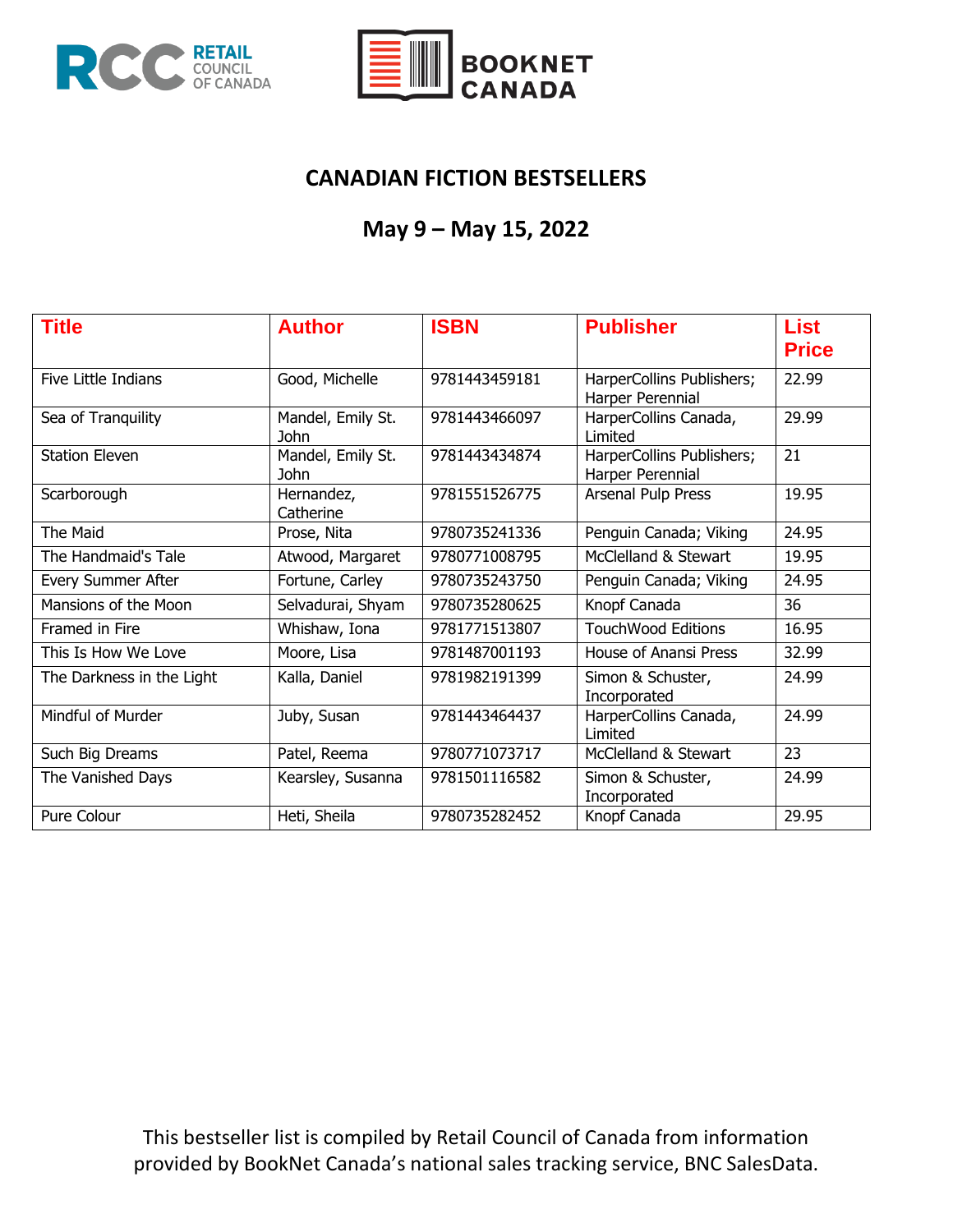



### **CANADIAN NON-FICTION BESTSELLERS**

### **May 9 – May 15, 2022**

| <b>Title</b>                                          | <b>Author</b>                           | <b>ISBN</b>   | <b>Publisher</b>                                     | <b>List Price</b> |
|-------------------------------------------------------|-----------------------------------------|---------------|------------------------------------------------------|-------------------|
| Still Hopeful                                         | Barlow, Maude                           | 9781770416321 | <b>ECW Press</b>                                     | 21.95             |
| Return to Solitude                                    | Lawrence, Grant                         | 9781550179712 | Harbour Publishing Company,<br>Limited               | 26.95             |
| Only in Saskatchewan                                  | Hansen, Naomi;<br>Kendel, Garrett       | 9781771513555 | <b>TouchWood Editions</b>                            | $\overline{45}$   |
| <b>Generation Dread</b>                               | Wray, Britt                             | 9780735280724 | Knopf Canada                                         | 32                |
| <b>Burning Questions</b>                              | Atwood, Margaret                        | 9780771096402 | McClelland & Stewart                                 | 36.95             |
| 21 Things You May Not<br>Know about the Indian<br>Act | Joseph, Bob                             | 9780995266520 | Page Two Books, Inc.;<br><b>Indigenous Relations</b> | 19.95             |
| Run Towards the<br>Danger                             | Polley, Sarah                           | 9780735242883 | Penguin Canada; Hamish<br>Hamilton                   | 35                |
| The Next Age of<br>Uncertainty                        | Poloz, Stephen                          | 9780735243903 | Penguin Canada; Allen Lane                           | 36                |
| Finding the Mother Tree                               | Simard, Suzanne                         | 9780735237759 | Penguin Canada; Allen Lane                           | 34.95             |
| 305 Lost Buildings of<br>Canada                       | Biesinger, Raymond;<br>Bozikovic, Alex  | 9781773102368 | Goose Lane Editions                                  | 22.95             |
| Forest Walking                                        | Wohlleben, Peter;<br>Billinghurst, Jane | 9781771643313 | Greystone Books Ltd.                                 | 24.95             |
| Life in the City of Dirty<br>Water                    | Thomas-Muller,<br>Clayton               | 9780735240063 | Penguin Canada; Allen Lane                           | 29.95             |
| Kiss the Red Stairs                                   | Lederman, Marsha                        | 9780771049378 | McClelland & Stewart                                 | 35                |
| Indian in the Cabinet                                 | Wilson-Raybould,<br>Jody                | 9781443465366 | HarperCollins Canada, Limited                        | 34.99             |
| <b>Mushrooms of British</b><br>Columbia               | MacKinnon, Andy;<br>Luther, Kem         | 9780772679550 | Royal British Columbia Museum                        | 34.95             |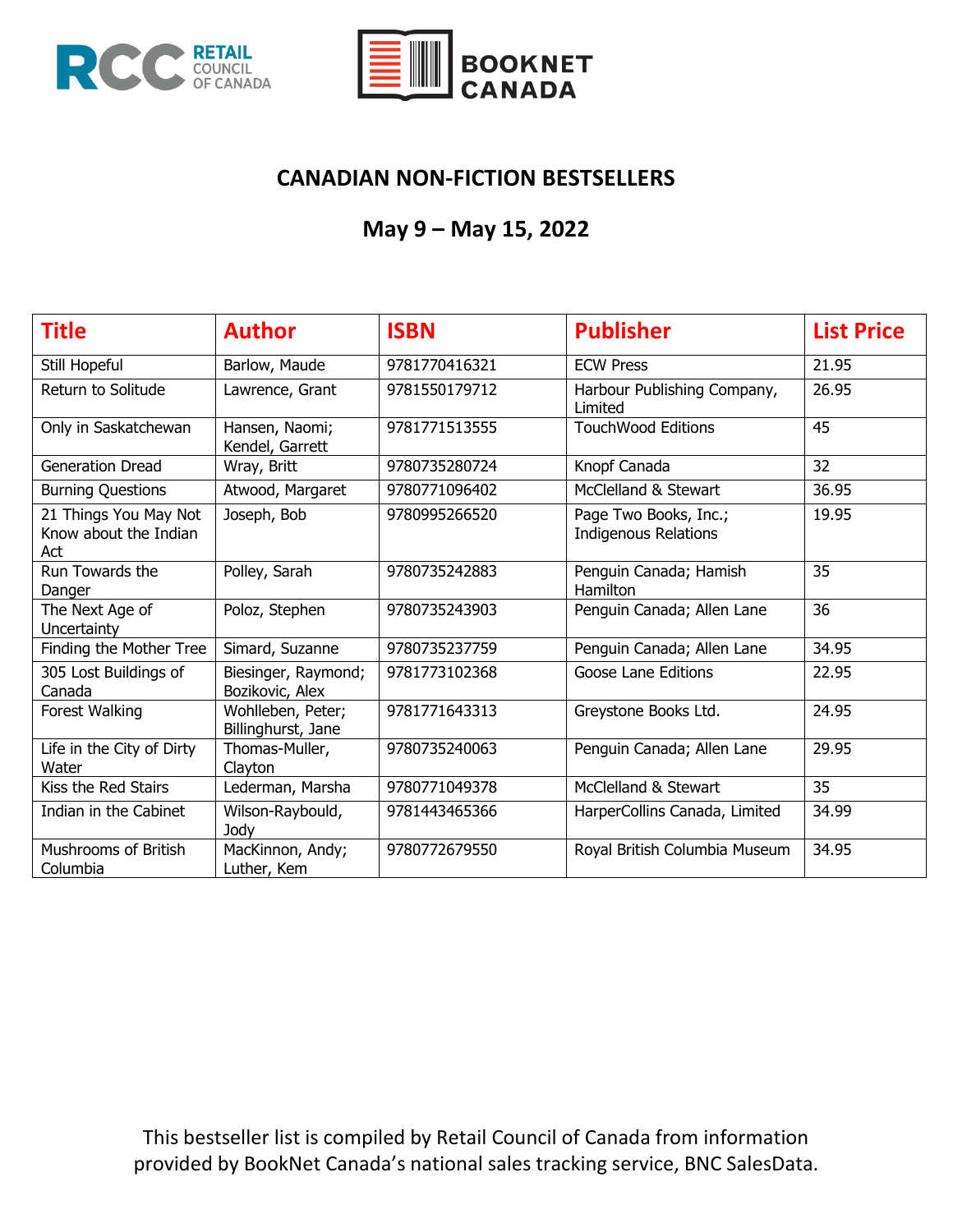



### **TRADE PAPERBACK FICTION BESTSELLERS**

# **May 9 – May 15, 2022**

| <b>Title</b>                         | Author                 | <b>ISBN</b>   | <b>Publisher</b>                                      | List         |
|--------------------------------------|------------------------|---------------|-------------------------------------------------------|--------------|
|                                      |                        |               |                                                       | <b>Price</b> |
| <b>Book Lovers</b>                   | Henry, Emily           | 9780593334836 | Penguin Publishing Group;<br><b>Berkley</b>           | 23           |
| Five Little Indians                  | Good, Michelle         | 9781443459181 | HarperCollins Publishers;<br>Harper Perennial         | 22.99        |
| It Ends with Us                      | Hoover, Colleen        | 9781501110368 | Atria Books                                           | 22.99        |
| <b>Station Eleven</b>                | Mandel, Emily St. John | 9781443434874 | HarperCollins Publishers;<br>Harper Perennial         | 21           |
| The Seven Husbands of<br>Evelyn Hugo | Reid, Taylor Jenkins   | 9781501161933 | <b>Washington Square Press</b>                        | 23           |
| The Diamond Eye                      | Quinn, Kate            | 9780063226142 | HarperCollins Publishers;<br>William Morrow & Company | 24.99        |
| Scarborough                          | Hernandez, Catherine   | 9781551526775 | Arsenal Pulp Press                                    | 19.95        |
| Lessons in Chemistry                 | Garmus, Bonnie         | 9780385697378 | Doubleday Canada                                      | 24.95        |
| The Dictionary of Lost<br>Words      | Williams, Pip          | 9781984820747 | Random House Publishing<br>Group; Ballantine Books    | 23           |
| Klara and the Sun                    | Ishiguro, Kazuo        | 9780735281264 | Knopf Canada; Vintage<br>Canada                       | 21           |
| The Maid                             | Prose, Nita            | 9780735241336 | Penguin Canada; Viking                                | 24.95        |
| Where the Crawdads<br>Sing           | Owens, Delia           | 9780735219106 | Penguin Publishing Group;<br>G.P. Putnam's Sons       | 24           |
| The Handmaid's Tale                  | Atwood, Margaret       | 9780771008795 | McClelland & Stewart                                  | 19.95        |
| The Midnight Library                 | Haig, Matt             | 9781443455879 | HarperCollins Canada, Limited;<br>Harper Avenue       | 21.99        |
| Every Summer After                   | Fortune, Carley        | 9780735243750 | Penguin Canada; Viking                                | 24.95        |

This bestseller list is compiled by Retail Council of Canada from information provided by BookNet Canada's national sales tracking service, BNC SalesData.